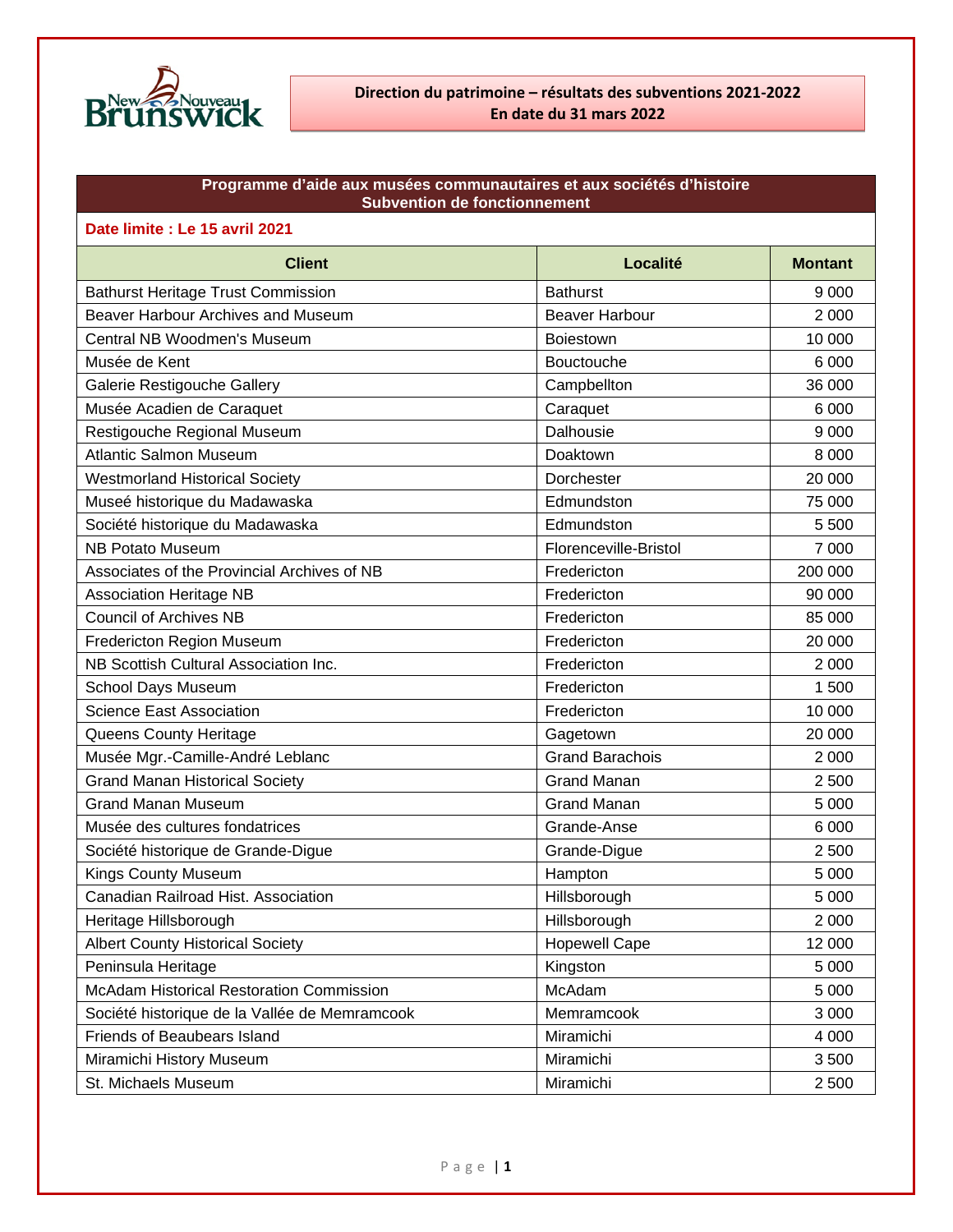

### **Direction du patrimoine – résultats des subventions 2021-2022 En date du 31 mars 2022**

| Programme d'aide aux musées communautaires et aux sociétés d'histoire<br><b>Subvention de fonctionnement</b> |                             |                |
|--------------------------------------------------------------------------------------------------------------|-----------------------------|----------------|
| Date limite : Le 15 avril 2021                                                                               |                             |                |
| <b>Client</b>                                                                                                | Localité                    | <b>Montant</b> |
| Lutz Mountain Heritage Foundation                                                                            | <b>Moncton</b>              | 3500           |
| Moncton Museum - Place Resurgo                                                                               | Moncton                     | 60 000         |
| Musée acadien de l'Université de Moncton                                                                     | Moncton                     | 275 000        |
| Société historique acadienne                                                                                 | Moncton                     | 4 0 0 0        |
| Irish Canadian Culture Association of NB                                                                     | Oromocto                    | 2 0 0 0        |
| Maritime Motorsports Hall of Fame                                                                            | Petitcodiac                 | 2 0 0 0        |
| <b>Tantramar Heritage Trust</b>                                                                              | Sackville                   | 7500           |
| NB Historical Society/Loyalist House                                                                         | Saint John                  | 3 0 0 0        |
| Saint John Jewish Museum                                                                                     | Saint John                  | 5 0 0 0        |
| Commission Musée La Forge des B Michaud                                                                      | Saint-François              | 3 0 0 0        |
| Musée Salle du 150 <sup>e</sup> – Société culturelle de Saint-François Inc.                                  | Saint-François-de-Madawaska | 3 0 0 0        |
| Musée de Saint-Isidore                                                                                       | Saint-Isidore               | 3 0 0 0        |
| Société Patrimoine Saint-Quentin                                                                             | Saint-Quentin               | 3500           |
| Société historique de la Mer Rouge                                                                           | Shediac                     | 1500           |
| Société historique Nicolas-Denys                                                                             | Shippagan                   | 5 500          |
| <b>Charlotte County Historical Society Archives</b>                                                          | <b>St Andrews</b>           | 4 0 0 0        |
| <b>Ross Memorial Museum</b>                                                                                  | <b>St Andrews</b>           | 5 0 0 0        |
| <b>Quaco Historical Society</b>                                                                              | <b>St Martins</b>           | 4 0 0 0        |
| <b>Charlotte County Museum</b>                                                                               | St Stephen                  | 3 0 0 0        |
| Agricultural Museum of NB                                                                                    | <b>Sussex</b>               | 2 0 0 0        |
| Musée historique de Tracadie                                                                                 | Tracadie-Sheila             | 4 500          |
| 8th Canadian Hussars Museum                                                                                  | <b>Sussex</b>               | 3 0 0 0        |
| <b>Carleton County Historical Society</b>                                                                    | Woodstock                   | 13 000         |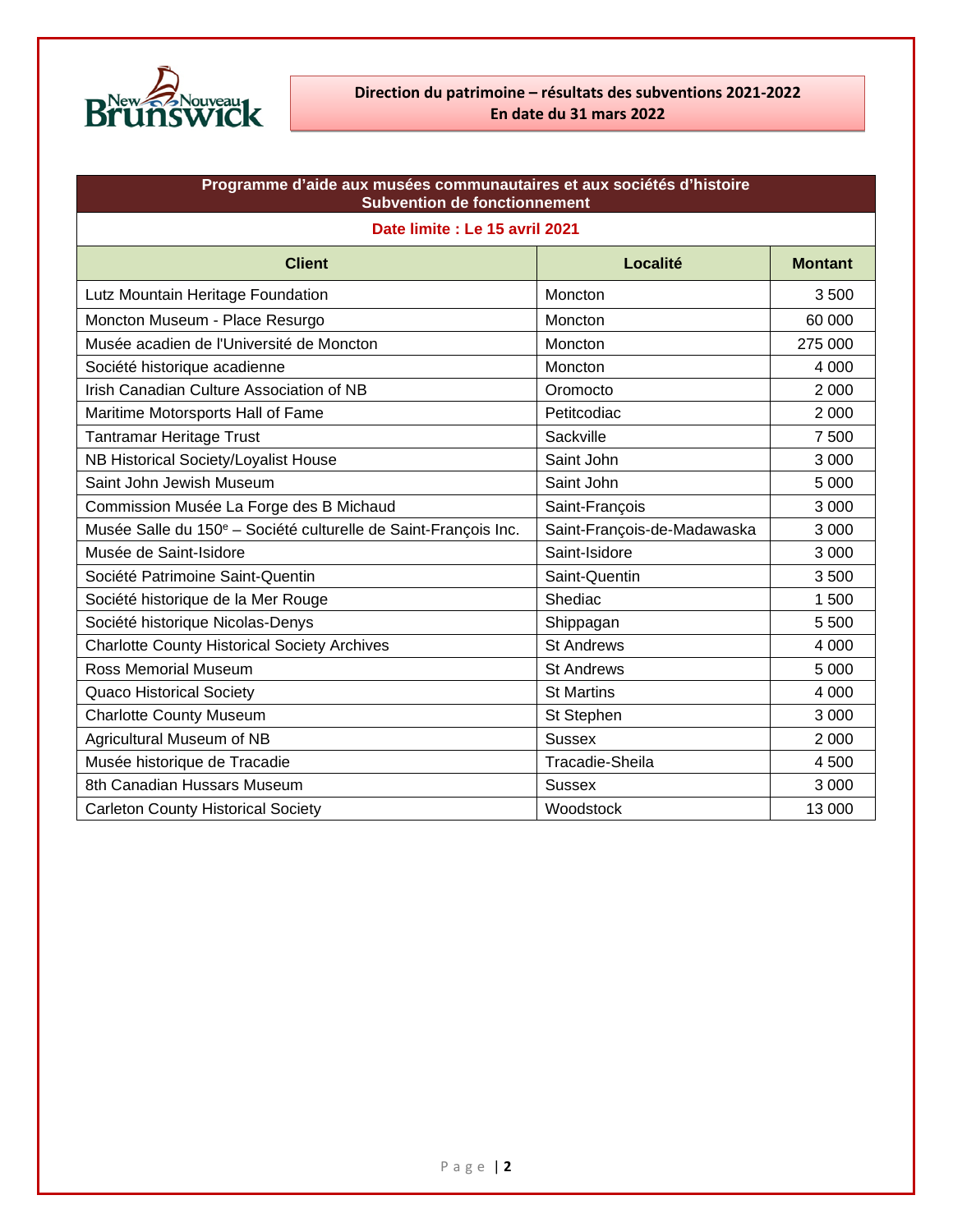

| Programme d'Emploi d'été dans les musées communautaires |                             |                |
|---------------------------------------------------------|-----------------------------|----------------|
| <b>Client</b>                                           | Localité                    | <b>Montant</b> |
| <b>Bathurst Heritage Trust Commission</b>               | <b>Bathurst</b>             | 8 2 1 5        |
| Doucet Hennessy House                                   | <b>Bathurst</b>             | 3 9 3 4        |
| Beaver Harbour Archives & Museum                        | <b>Beaver Harbour</b>       | 4 1 0 8        |
| Central NB Woodmen's Museum                             | <b>Boiestown</b>            | 8 2 1 5        |
| Musée de Kent                                           | <b>Bouctouche</b>           | 11 976         |
| Musée acadien de Caraquet                               | Caraquet                    | 4 108          |
| Société historique de Clair                             | Clair                       | 7869           |
| Restigouche Regional Museum                             | Dalhousie                   | 8 2 1 5        |
| <b>Atlantic Salmon Museum</b>                           | Doaktown                    | 8 2 1 5        |
| Doak House Provincial Heritage Place                    | Doaktown                    | 8 2 1 5        |
| <b>Westmorland Historical Society</b>                   | Dorchester                  | 8 0 4 2        |
| Musée du réel au miniature                              | Edmundston                  | 4 1 0 8        |
| Musée historique du Madawaska                           | Edmundston                  | 12 3 23        |
| Société du Fortin du Petit-Sault / OTEM                 | Edmundston                  | 3654           |
| NB Potato Museum / Potato World                         | Florenceville-Bristol       | 3 9 3 4        |
| NB Sports Hall of Fame                                  | Fredericton                 | 8 2 1 5        |
| Fredericton Region Museum                               | Fredericton                 | 8 2 1 5        |
| "School Days" Museum                                    | Fredericton                 | 4 1 0 8        |
| <b>Science East</b>                                     | Fredericton                 | 8 2 1 5        |
| <b>Sunbury West Historical Society</b>                  | <b>Fredericton Junction</b> | 3 9 3 4        |
| Queens County Heritage                                  | Gagetown                    | 8 0 8 1        |
| <b>Grand Falls Historical Society &amp; Museum</b>      | <b>Grand Falls</b>          | 3761           |
| <b>Grand Manan Museum</b>                               | <b>Grand Manan</b>          | 8 2 1 5        |
| Musée des Cultures Fondatrices                          | Grande-Anse                 | 4 1 0 8        |
| Église historique Saint-Henri de Barachois              | Grand-Barachois             | 4 0 5 2        |
| Société historique de Grande-Digue                      | Grande-Digue                | 7717           |
| Kings County Historical & Archival Society              | Hampton                     | 8 2 1 5        |
| Heritage Hillsborough Inc.                              | Hillsborough                | 8 2 1 5        |
| Canadian Railroad Historical Association                | Hillsborough                | 3 9 3 4        |
| <b>Albert County Historical Society</b>                 | <b>Hopewell Cape</b>        | 12 3 23        |
| John Fisher Memorial Museum (Peninsula Heritage Inc.)   | Kingston (Long Reach)       | 8 0 4 2        |
| MacDonald Farm Provincial Heritage Place                | <b>Lower Newcastle</b>      | 8 0 4 2        |
| <b>McAdam Railway Station</b>                           | Village of McAdam           | 7699           |
| Société historique de la Vallée de Memramcook           | Memramcook                  | 4 1 0 8        |
| NB Internment Camp Museum                               | Minto                       | 4 1 0 8        |
| <b>Beaverbrook House</b>                                | Miramichi                   | 4 0 5 2        |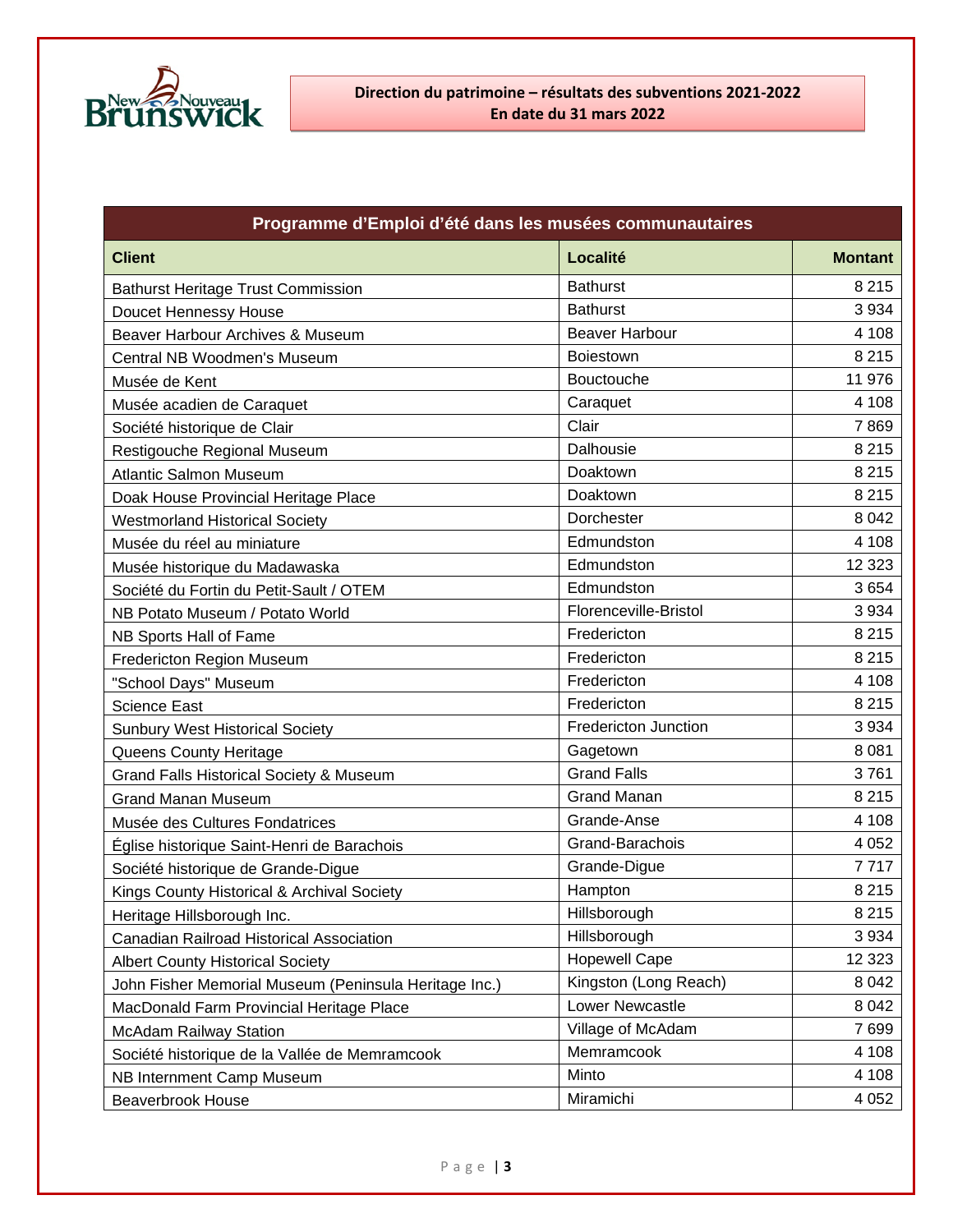

| Programme d'Emploi d'été dans les musées communautaires  |                  |                                  |
|----------------------------------------------------------|------------------|----------------------------------|
| <b>Client</b>                                            | <b>Community</b> | <b>Total</b><br><b>Disbursed</b> |
| Friends of Beaubears Island Interpretive Centre          | Miramichi        | 12 3 23                          |
| Miramichi History Museum                                 | Miramichi        | 8 2 1 5                          |
| St. Michael's Museum                                     | Miramichi        | 4 1 0 8                          |
| Lutz Mountain Heritage Foundation / Museum               | Moncton          | 7847                             |
| Moncton Museum / Resurgo Transportation Discovery Centre | Moncton          | 12 3 23                          |
| Musée acadien de l'Université de Moncton                 | Moncton          | 8 1 2 1                          |
| Petitcodiac War Museum                                   | Petitcodiac      | 3 9 3 4                          |
| Bonar Law Commons Provincial Heritage Place              | Rexton           | 8 0 4 2                          |
| <b>Tantramar Heritage Trust</b>                          | Sackville        | 8 2 1 5                          |
| Forge Jos B. Michaud                                     | Saint-François   | 3 9 3 4                          |
| Salle du 150e                                            | Saint-François   | 3 9 3 4                          |
| Société historique de Saint Hilaire                      | Saint-Hilaire    | 4 1 0 8                          |
| Musée de Saint-Isidore                                   | Saint-Isidore    | 4 1 0 8                          |
| Saint John Firefighters Association Museum               | Saint John       | 3 9 3 4                          |
| Saint John Jewish Historical Museum                      | Saint John       | 4 1 0 8                          |
| <b>New Brunswick Historical Society</b>                  | Saint John       | 7762                             |
| Société du Patrimoine de Saint-Quentin                   | Saint-Quentin    | 3 9 3 4                          |
| Ministers Island Provincial Heritage Place               | St. Andrews      | 8 2 1 5                          |
| Sheriff Andrews House Provincial Heritage Place          | St. Andrews      | 4 1 0 8                          |
| <b>Ross Memorial Museum</b>                              | St. Andrews      | 4 1 0 8                          |
| Quaco Historical Society & Museum                        | St. Martins      | 6996                             |
| <b>Chocolate Museum</b>                                  | St. Stephen      | 7 3 0 9                          |
| <b>Charlotte County Museum</b>                           | St. Stephen      | 8 2 1 5                          |
| 8th Canadian Hussars (Princess Louise's) Museum          | <b>Sussex</b>    | 4 1 0 8                          |
| Agricultural Museum of NB Inc.                           | <b>Sussex</b>    | 8 2 1 5                          |
| Musée historique de Tracadie                             | Tracadie         | 8 2 1 5                          |
| <b>Carleton County Historical Society</b>                | Woodstock        | 7762                             |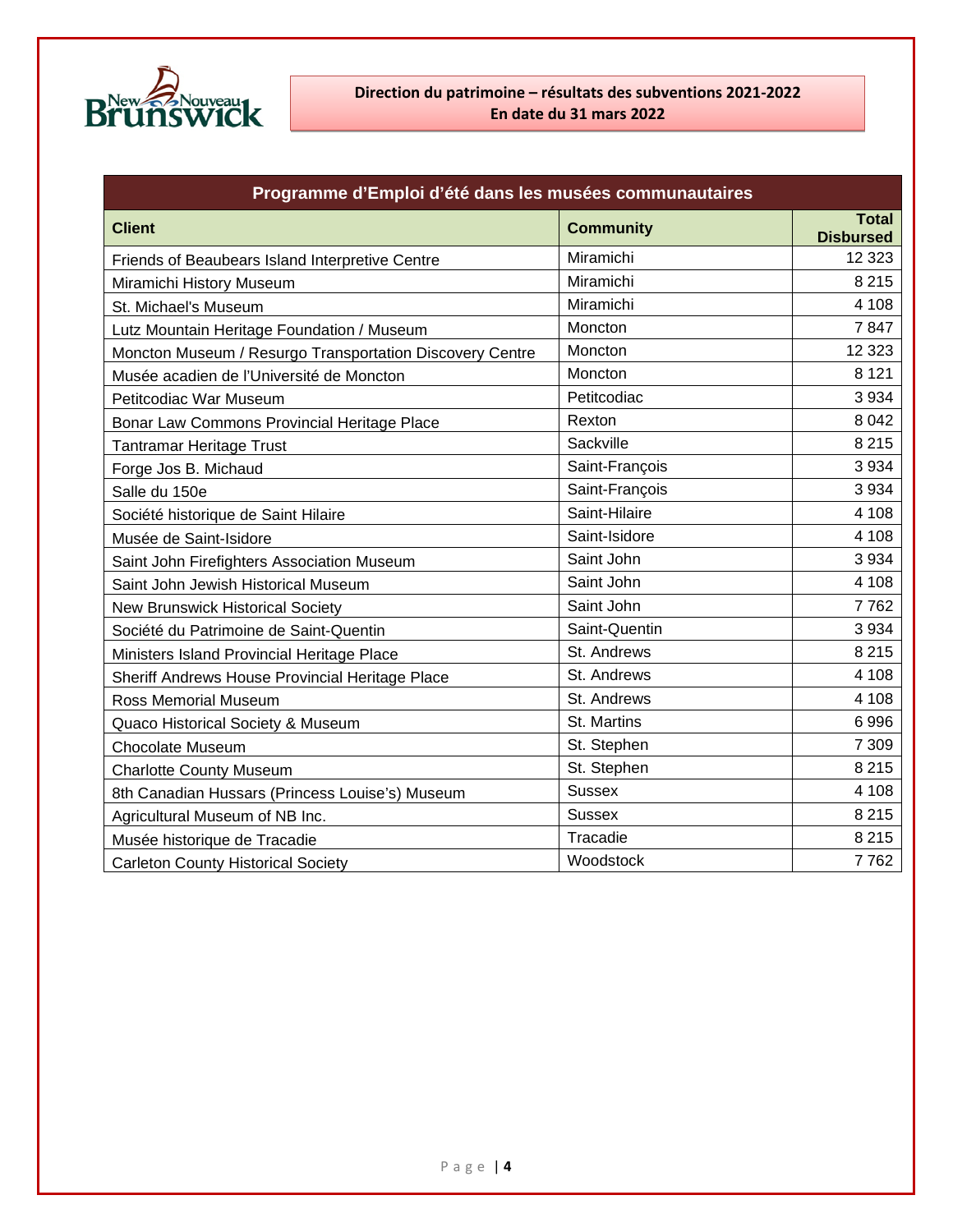

# **Programme d'inventaire des collections muséales**

| Date limite : Le 15 avril 2022                                  |                        |                |
|-----------------------------------------------------------------|------------------------|----------------|
| <b>Client</b>                                                   | Localité               | <b>Montant</b> |
| <b>Bathurst Heritage Trust Commission</b>                       | <b>Bathurst</b>        | 3 0 0 0        |
| Central NB Woodmen's Museum                                     | <b>Boiestown</b>       | 3 0 0 0        |
| Musée Acadien de Caraquet                                       | Caraquet               | 3 0 0 0        |
| Restigouche Regional Museum                                     | Dalhousie              | 3 0 0 0        |
| <b>Atlantic Salmon Museum</b>                                   | Doaktown               | 3 0 0 0        |
| <b>Westmorland Historical Society</b>                           | Dorchester             | 3 0 0 0        |
| <b>New Brunswick Aviation Museum</b>                            | Doyle's Brook          | 3 0 0 0        |
| La Société historique du Madawaska                              | Edmundston             | 3 0 0 0        |
| Musée historique du Madawaska                                   | Edmundston             | 3 0 0 0        |
| Fredericton Region Museum                                       | Fredericton            | 3 0 0 0        |
| NB Sports Hall of Fame                                          | Fredericton            | 3 0 0 0        |
| <b>School Days Museum</b>                                       | Fredericton            | 3 0 0 0        |
| Queens County Heritage                                          | Gagetown               | 3 0 0 0        |
| Musée Mgr.-Camille-André-Leblanc                                | <b>Grand Barachois</b> | 3,000          |
| <b>Grand Manan Museum</b>                                       | <b>Grand Manan</b>     | 3 0 0 0        |
| La Société historique de Grande-Digue                           | Grande-Digue           | 3 0 0 0        |
| Kings County Museum                                             | Hampton                | 3 0 0 0        |
| <b>Albert County Historical Society</b>                         | <b>Hopewell Cape</b>   | 3 0 0 0        |
| <b>Keswick Ridge Historical Society</b>                         | Keswick Ridge          | 3 0 0 0        |
| Peninsula Heritage                                              | Kingston               | 3 0 0 0        |
| <b>McAdam Historical Restoration Commission</b>                 | McAdam                 | 3 0 0 0        |
| <b>Friends of Beaubears Island</b>                              | Miramichi              | 2 0 0 0        |
| St. Michael's Museum                                            | Miramichi              | 3 0 0 0        |
| Lutz Mountain Heritage Foundation                               | Moncton                | 3 0 0 0        |
| Moncton Museum - Resurgo Place                                  | Moncton                | 3 0 0 0        |
| Maritime Motorsports Hall of Fame                               | Petitcodiac            | 3 0 0 0        |
| <b>Tantramar Heritage Trust</b>                                 | Sackville              | 3 0 0 0        |
| Commission Musée La Forge Jos B. Michaud                        | Saint-François         | 3 0 0 0        |
| Musée Salle du 150e - Société culturelle de Saint-François inc. | Saint-François         | 2 0 0 0        |
| Société historique de Saint-Hilaire                             | Saint-Hilaire          | 2 0 0 0        |
| Le Musée de Saint-Isidore                                       | Saint-Isidore          | 3 0 0 0        |
| Agricultural Museum of NB Inc.                                  | <b>Sussex</b>          | 3 0 0 0        |
| Le Musée historique de Tracadie                                 | Tracadie               | 3 0 0 0        |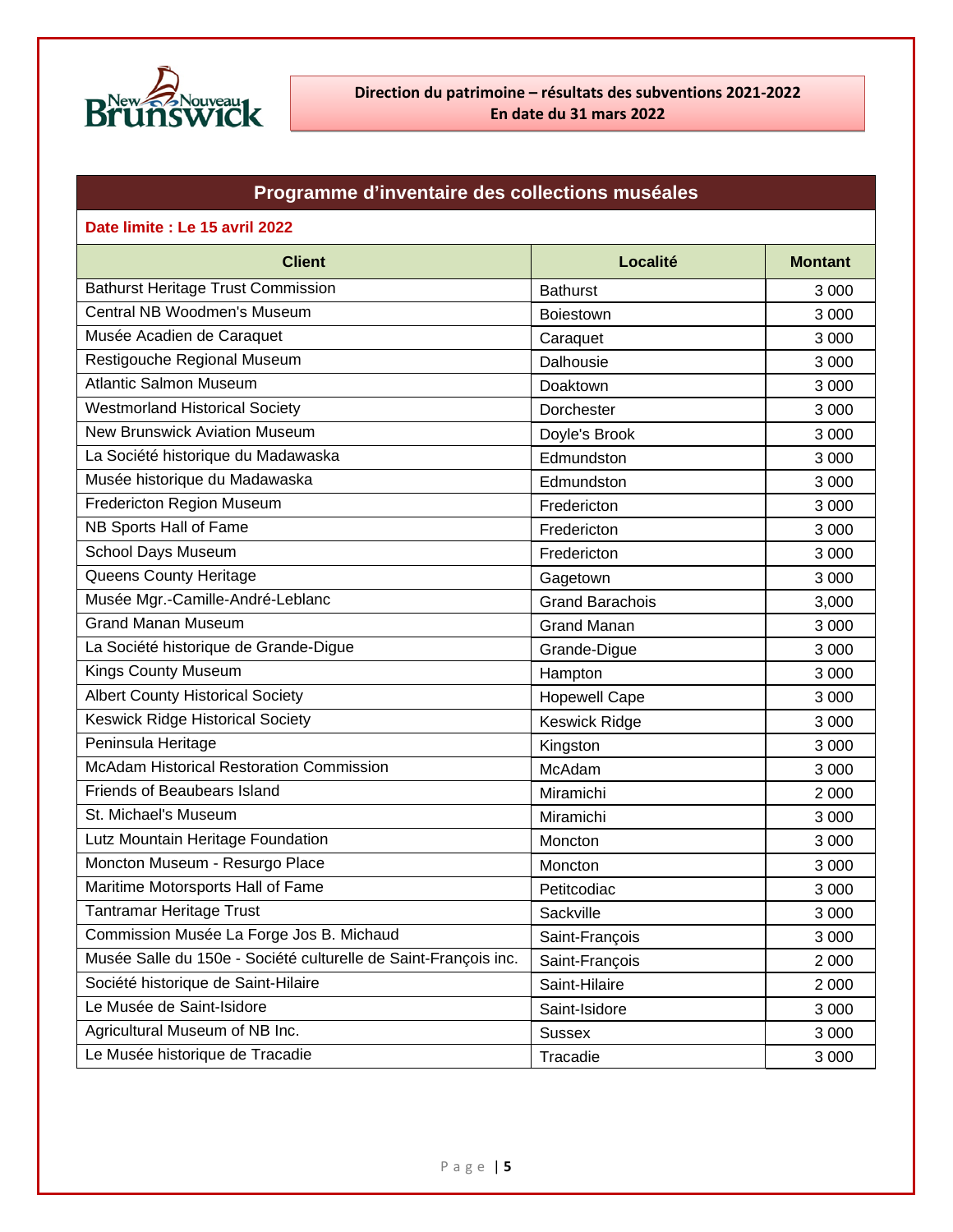

# **Initiative pour le Réseau des musées – Coordination de zone**

### **Date limite : Le 30 juin 2021**

| <b>Client</b>                             | Localité    | <b>Montant</b> |
|-------------------------------------------|-------------|----------------|
| Village Historique Acadien                | Bertrand    | 3 2 5 0        |
| Office du tourisme Edmundston-Madawaska   | Edmundston  | 1 6 2 5        |
| Fredericton Region Museum                 | Fredericton | 3 0 0 0        |
| <b>Kings County Museum</b>                | Hampton     | 3 0 0 0        |
| Friends of Beaubears Island               | Miramichi   | 3 2 5 0        |
| Musée acadien de l'Université de Moncton  | Moncton     | 3 2 5 0        |
| Tantramar Heritage Trust Inc.             | Sackville   | 3 2 5 0        |
| <b>Carleton County Historical Society</b> | Woodstock   | 1 6 2 5        |

## **Programme de soutien au rayonnement muséal**

#### **Date limite : Le 30 juin 2021**

| <b>Client</b>                            | Localité        | <b>Montant</b> |
|------------------------------------------|-----------------|----------------|
| Village Historique Acadien               | <b>Bertrand</b> | 7 0 0 0        |
| Office du tourisme Edmundston-Madawaska  | Edmundston      | 9 0 0 0        |
| Fredericton Region Museum                | Fredericton     | 9 2 0 0        |
| <b>Kings County Museum</b>               | Hampton         | 3 0 0 0        |
| Friends of Beaubears Island              | Miramichi       | 8 0 0 0        |
| Musée acadien de l'Université de Moncton | Moncton         | 5895           |
| Tantramar Heritage Trust Inc.            | Sackville       | 7 200          |

| Programme de soutien à la formation professionnelle et<br>au développement organisationnel en muséologie |               |                |
|----------------------------------------------------------------------------------------------------------|---------------|----------------|
| <b>Client</b>                                                                                            | Localité      | <b>Montant</b> |
| <b>Association Heritage New Brunswick</b>                                                                | Fredericton   | 287            |
| <b>McAdam Historical Restoration Commission</b>                                                          | <b>McAdam</b> | 996            |
| <b>Charlotte County Historical Society Archives</b>                                                      | St. Andrews   | 1 000          |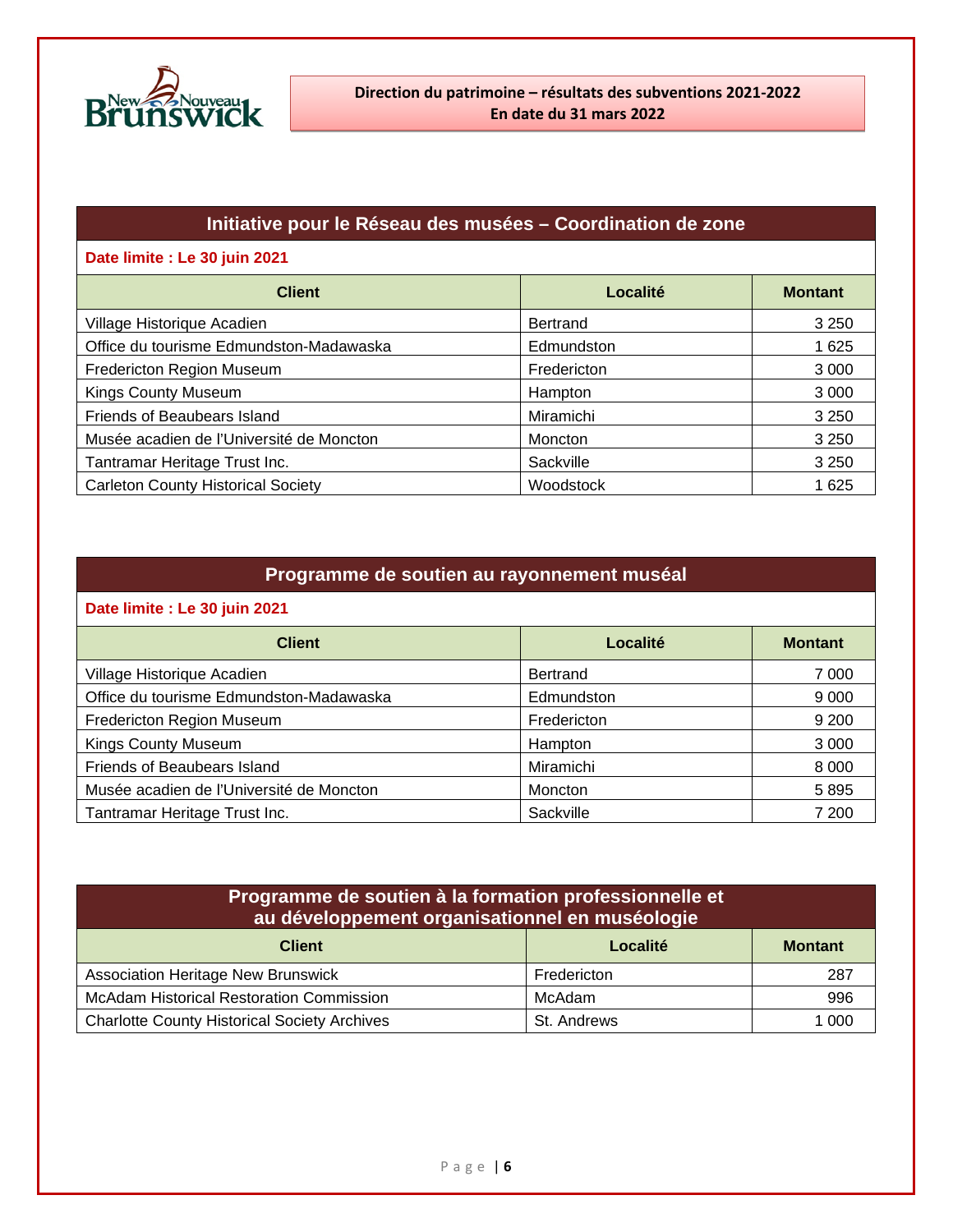

# **Programme de renouvellement des expositions et de soutien aux activités muséales**

#### **Date limite : Le 15 octobre 2021**

| <b>Client</b>                                       | Localité             | <b>Montant</b> |
|-----------------------------------------------------|----------------------|----------------|
| Central NB Woodmen's Museum                         | <b>Boiestown</b>     | 4 2 2 6        |
| Musée Acadien                                       | Caraquet             | 4 5 0 2        |
| <b>Atlantic Salmon Museum</b>                       | Doaktown             | 4 0 0 0        |
| New Brunswick Aviation Museum                       | Doyle's Brook        | 10 000         |
| Fredericton Region Museum                           | Fredericton          | 10 000         |
| Queens County Heritage                              | Gagetown             | 10 000         |
| <b>Grand Manan Museum</b>                           | <b>Grand Manan</b>   | 10 000         |
| <b>Kings County Museum</b>                          | Hampton              | 2988           |
| <b>Albert County Historical Society</b>             | <b>Hopewell Cape</b> | 7 500          |
| <b>Keswick Ridge Historical Society</b>             | <b>Keswick Ridge</b> | 7 2 7 5        |
| <b>McAdam Historical Restoration Commission</b>     | McAdam               | 6 3 6 6        |
| Moncton Museum - Resurgo Place                      | Moncton              | 10 000         |
| Monument de la Reconnaissance au 21e siècle (MR-21) | Moncton              | 10 000         |
| Tantramar Heritage Trust Inc.                       | Sackville            | 6 0 0 0        |
| 8th Canadian Hussars Regimental Museum              | <b>Sussex</b>        | 565            |